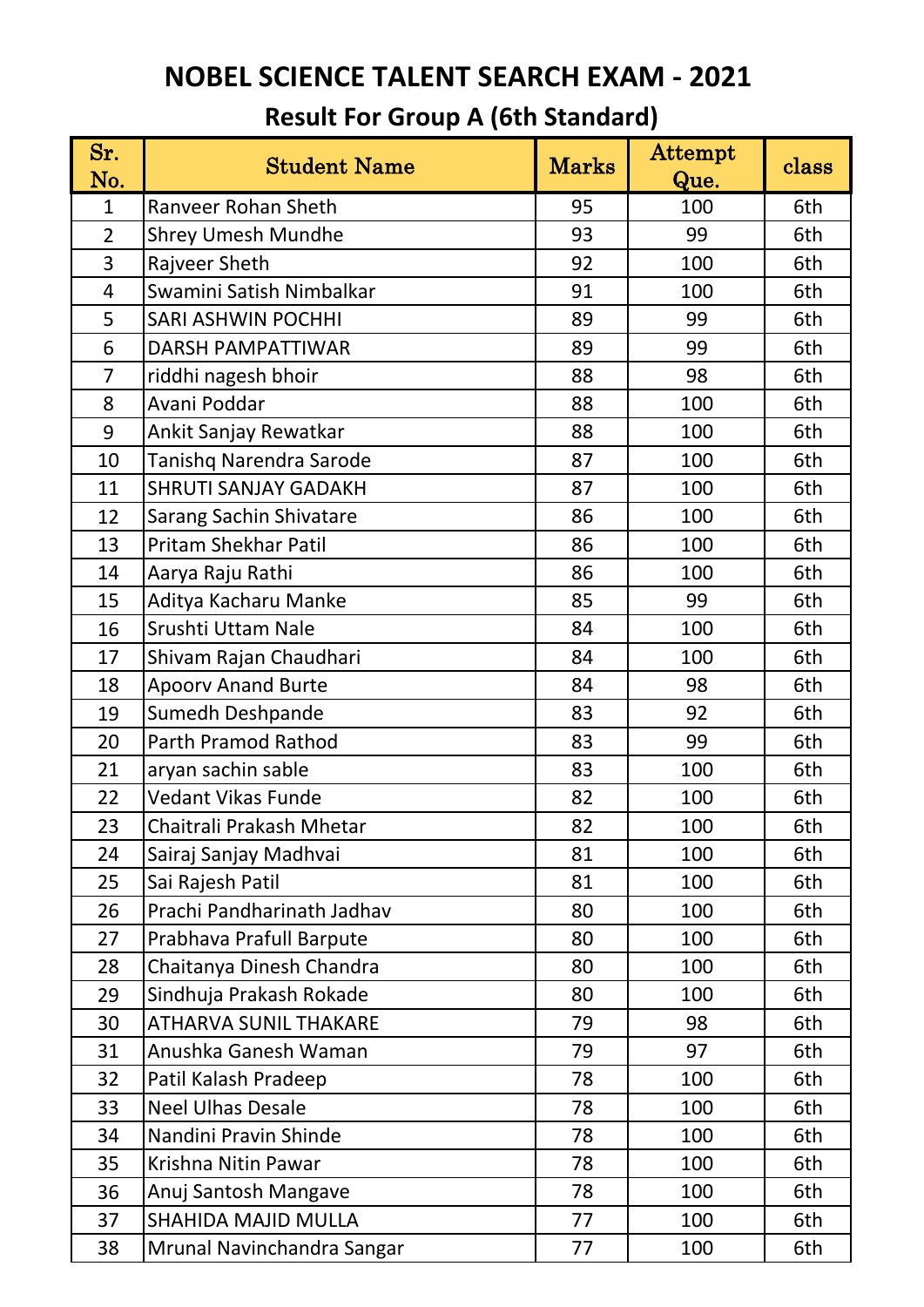| Sr.<br>No. | <b>Student Name</b>             | Marks | Attempt<br>Que. | class |
|------------|---------------------------------|-------|-----------------|-------|
| 39         | Angel Gawari                    | 77    | 100             | 6th   |
| 40         | Vaidehi Anant Pakhode           | 76    | 96              | 6th   |
| 41         | Shreejit Sahebrao Rathod        | 76    | 100             | 6th   |
| 42         | PRATYUSHA PANKAJ KHANDARE       | 76    | 100             | 6th   |
| 43         | Atharv uttam gurav              | 76    | 100             | 6th   |
| 44         | Aditya Vijay Shirsath           | 76    | 100             | 6th   |
| 45         | Shaurya Sharad Bhure            | 76    | 100             | 6th   |
| 46         | Vedant amar sutar               | 75    | 100             | 6th   |
| 47         | Sharmad satyajit karale         | 75    | 100             | 6th   |
| 48         | <b>Kritika Sharad Bhure</b>     | 75    | 97              | 6th   |
| 49         | Ajinkya Pramod Gangurde         | 74    | 100             | 6th   |
| 50         | Upasana Devendra Sonar          | 73    | 100             | 6th   |
| 51         | <b>SRUJAN VIJAY DESAI</b>       | 73    | 100             | 6th   |
| 52         | Shreyash Shriram Bajbale        | 73    | 100             | 6th   |
| 53         | Shourya Sandesh Sawant          | 73    | 95              | 6th   |
| 54         | Shlok milind jagtap             | 73    | 100             | 6th   |
| 55         | Shaurya Manoj Rathi             | 73    | 98              | 6th   |
| 56         | Shraddha Sunil Nale             | 73    | 100             | 6th   |
| 57         | Shreya Kuwar                    | 72    | 100             | 6th   |
| 58         | Piyush Jitendra Suryawanshi     | 72    | 89              | 6th   |
| 59         | Adhiraj Ganesh Jadhav           | 72    | 100             | 6th   |
| 60         | Prasad gokul Mahajan            | 71    | 100             | 6th   |
| 61         | Pranav Pandurang Mujmule        | 71    | 100             | 6th   |
| 62         | Atharv Arjun Makode             | 71    | 100             | 6th   |
| 63         | Ved Rajesh Kalekar              | 71    | 100             | 6th   |
| 64         | Shreya Vinit Buva               | 70    | 100             | 6th   |
| 65         | Shreya Sandeep Yadav            | 70    | 100             | 6th   |
| 66         | Manual Anandarao nale           | 70    | 100             | 6th   |
| 67         | Gargi Krantikumar Jawale        | 70    | 98              | 6th   |
| 68         | Rudra Chandrashekhar Helgaonkar | 70    | 100             | 6th   |
| 69         | Yugandhar Dinesh Bhosale        | 69    | 100             | 6th   |
| 70         | Shruti shravagi                 | 69    | 100             | 6th   |
| 71         | Saie Rohit Kale                 | 69    | 100             | 6th   |
| 72         | Mohit Ajay Thopate              | 69    | 100             | 6th   |
| 73         | Hadi mukadam                    | 69    | 99              | 6th   |
| 74         | <b>Atharv vinod Sankpal</b>     | 69    | 100             | 6th   |
| 75         | TEERTHA BASAVRAJ JOTAWAR        | 68    | 100             | 6th   |
| 76         | TEERTHA BASAVRAJ JOTAWAR        | 68    | 100             | 6th   |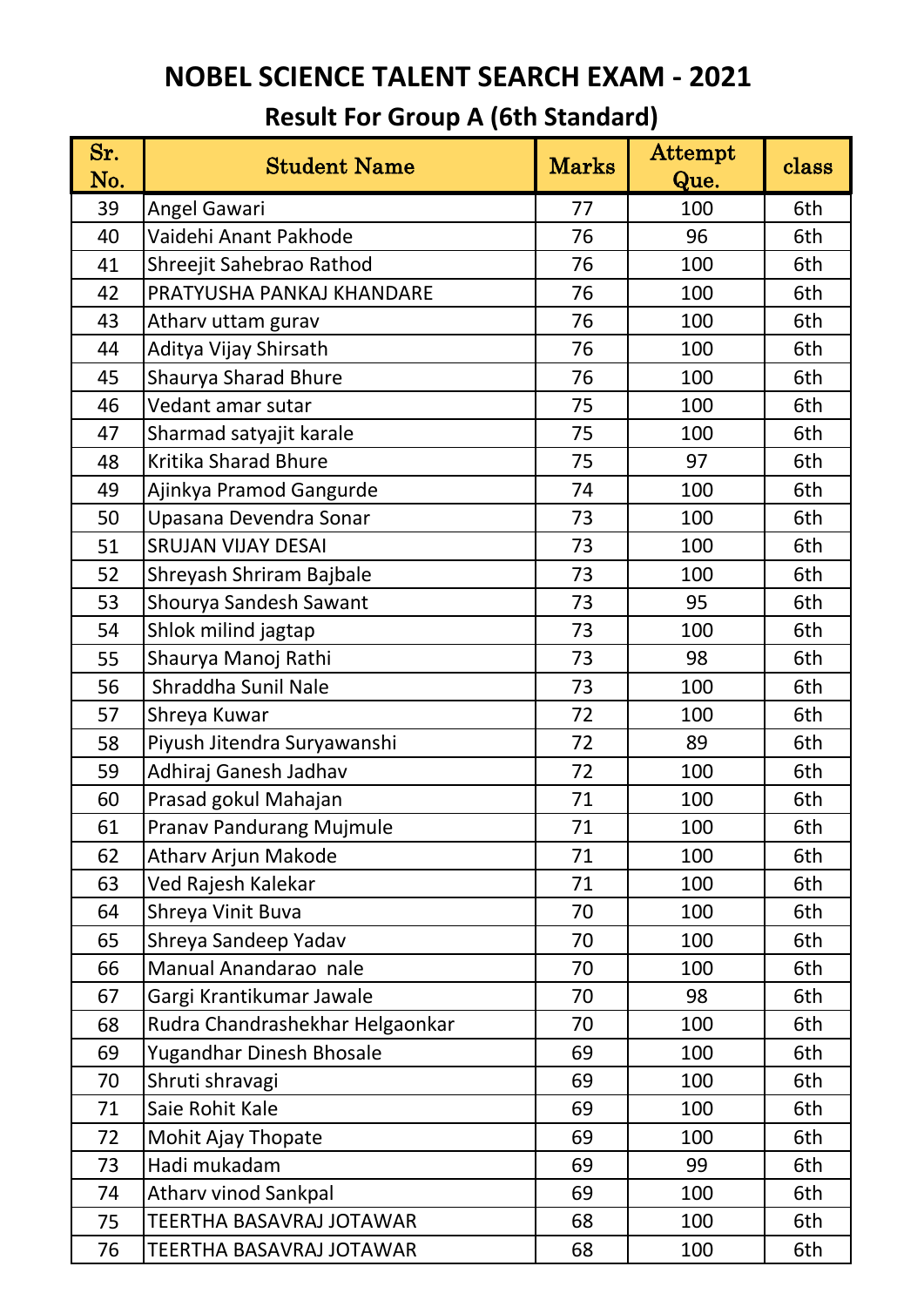| Sr.<br>No. | <b>Student Name</b>               | <b>Marks</b> | Attempt<br>Que. | class |
|------------|-----------------------------------|--------------|-----------------|-------|
| 77         | Swayam Sandip Patil               | 68           | 100             | 6th   |
| 78         | Suyash Sanjay Musale              | 68           | 99              | 6th   |
| 79         | Soham Umesh Lohar.                | 68           | 99              | 6th   |
| 80         | Shaurya vinay patil               | 68           | 100             | 6th   |
| 81         | Sairaj Nagnath Devkate            | 68           | 100             | 6th   |
| 82         | Prithviraj PPankaj Pawar          | 68           | 100             | 6th   |
| 83         | <b>KARTIKEY PRASHANT DARAWADE</b> | 68           | 100             | 6th   |
| 84         | Chirag Shrikant Kalantri          | 68           | 100             | 6th   |
| 85         | <b>Anukalp Milind Surve</b>       | 68           | 100             | 6th   |
| 86         | Sneha Sudesh Divekar.             | 68           | 100             | 6th   |
| 87         | <b>SAHARSH SATISH DHUMALE</b>     | 67           | 100             | 6th   |
| 88         | Samurdhi jaysing Patil            | 67           | 97              | 6th   |
| 89         | Ved Rajesh Kalekar                | 66           | 100             | 6th   |
| 90         | Tanishka Shailesh Gandhi          | 66           | 100             | 6th   |
| 91         | Anushka Satish Jadhav             | 66           | 95              | 6th   |
| 92         | Mohit Shailesh Joshi              | 66           | 99              | 6th   |
| 93         | Samarth Raut                      | 65           | 100             | 6th   |
| 94         | Ojas Ravindra Sonawane            | 65           | 100             | 6th   |
| 95         | Karpe vishwajeet shriram          | 65           | 98              | 6th   |
| 96         | Pavan Deepak Panchal              | 64           | 96              | 6th   |
| 97         | Koustubh Santosh Jagtap           | 64           | 100             | 6th   |
| 98         | <b>Ved Gorantiwar</b>             | 63           | 100             | 6th   |
| 99         | Sugana Sudhir Zanwar              | 63           | 100             | 6th   |
| 100        | HARSHITA AKASH MOHATA             | 63           | 100             | 6th   |
| 101        | Bhosale Omraj Jalindar            | 63           | 98              | 6th   |
| 102        | Arya Raut                         | 63           | 100             | 6th   |
| 103        | Aishwarya Chandragupt Navale      | 63           | 91              | 6th   |
| 104        | <b>Shashank Haresh Korpe</b>      | 62           | 88              | 6th   |
| 105        | Samiksha Baburao Sabne            | 62           | 100             | 6th   |
| 106        | Radhika Yogesh Neve               | 62           | 98              | 6th   |
| 107        | Jeeval Deepak Chaudhari           | 62           | 100             | 6th   |
| 108        | Devraj Kolekar                    | 62           | 100             | 6th   |
| 109        | Aryan Machhindranath Gaikwad      | 62           | 70              | 6th   |
| 110        | Anay Amit Shaha                   | 62           | 100             | 6th   |
| 111        | Srushti Dattatraya Patil          | 62           | 100             | 6th   |
| 112        | Yashashri Harichandra Chaudhari   | 61           | 100             | 6th   |
| 113        | Shreyash Prashant Dhongade        | 61           | 94              | 6th   |
| 114        | SHRAVANI RAVINDRA BHASKAR         | 61           | 99              | 6th   |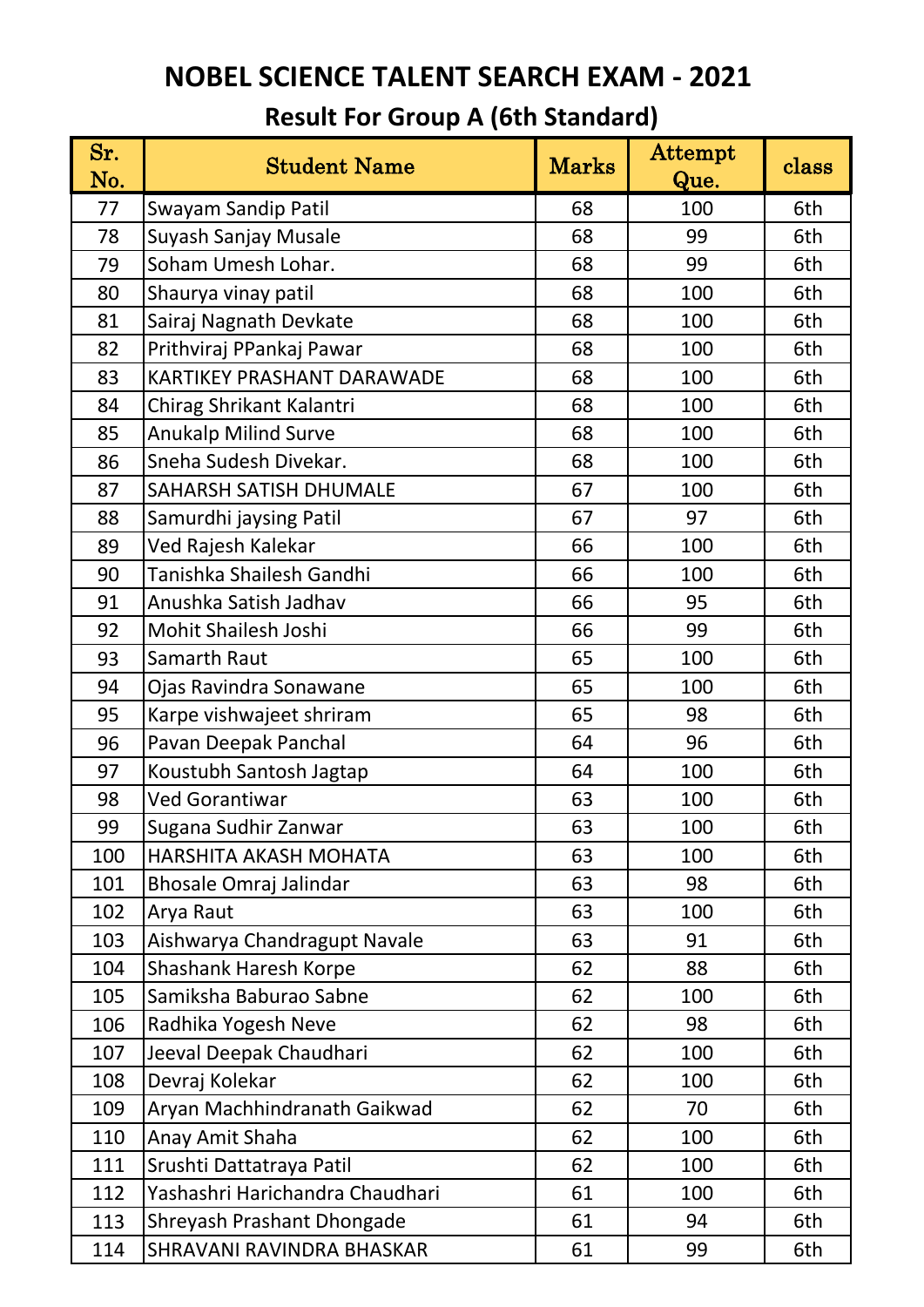| Sr.<br>No. | <b>Student Name</b>             | <b>Marks</b> | Attempt<br>Que. | class |
|------------|---------------------------------|--------------|-----------------|-------|
| 115        | Prathamesh Pravin Nikam         | 61           | 100             | 6th   |
| 116        | Avanish sandip borse            | 61           | 100             | 6th   |
| 117        | Vedika Shashikant Karande       | 60           | 100             | 6th   |
| 118        | Vedant Niraj Kaware             | 60           | 100             | 6th   |
| 119        | <b>SWARA ASHISH SALVE</b>       | 60           | 98              | 6th   |
| 120        | Siddhi Ambalal Patel            | 60           | 100             | 6th   |
| 121        | SAMIKSHA SURESH PATIL           | 60           | 99              | 6th   |
| 122        | Patil Pururaj Pushkraj          | 60           | 100             | 6th   |
| 123        | AYUSHI SANJAY UJJAINKAR         | 60           | 100             | 6th   |
| 124        | Shravani prakash patil          | 59           | 97              | 6th   |
| 125        | Rajlaxmi Digvijay Rohidas       | 59           | 100             | 6th   |
| 126        | <b>Ishant Shrikant Patil</b>    | 59           | 100             | 6th   |
| 127        | Gyanika Vijay Jaiswal           | 59           | 100             | 6th   |
| 128        | Aryan Sanjay Jamdade            | 59           | 99              | 6th   |
| 129        | Amey Anant Thakurdesai          | 59           | 100             | 6th   |
| 130        | <b>Vedshree Pramod Patil</b>    | 58           | 99              | 6th   |
| 131        | Shivkumar Madhukar Magare       | 58           | 99              | 6th   |
| 132        | Kanupriya Sandeep Sandbhor      | 58           | 74              | 6th   |
| 133        | kalpesh bhavsar                 | 58           | 100             | 6th   |
| 134        | Arjun Vaibhav Nikumbh           | 58           | 100             | 6th   |
| 135        | Yashashri Harichandra Chaudhari | 57           | 90              | 6th   |
| 136        | Timij Nandkumar Jadhav          | 57           | 99              | 6th   |
| 137        | Sujal Uttam shirolkar           | 57           | 99              | 6th   |
| 138        | Rugved Shivaji Lad              | 57           | 85              | 6th   |
| 139        | <b>RIYA PRAMOD PATIL</b>        | 57           | 100             | 6th   |
| 140        | Prathmesh Kuwar                 | 57           | 100             | 6th   |
| 141        | Janhavi Raghunath Phad          | 57           | 95              | 6th   |
| 142        | Aryan Sanjay Kardile            | 57           | 67              | 6th   |
| 143        | Anushka sandip salunkhe         | 57           | 100             | 6th   |
| 144        | <b>Anubhav Sunil Ghone</b>      | 57           | 100             | 6th   |
| 145        | Vedanti vijay patil             | 56           | 100             | 6th   |
| 146        | Likhit chaudhari                | 56           | 100             | 6th   |
| 147        | <b>Harsh Ganesh Bhambure</b>    | 56           | 82              | 6th   |
| 148        | Govind Jaydeeprao Deshmukh      | 56           | 99              | 6th   |
| 149        | <b>Tanmay Sandip Nikam</b>      | 55           | 100             | 6th   |
| 150        | shruti limbraj jadhav           | 55           | 100             | 6th   |
| 151        | <b>Adinath Prasad Raibagkar</b> | 55           | 97              | 6th   |
| 152        | Om Baji Surve                   | 55           | 100             | 6th   |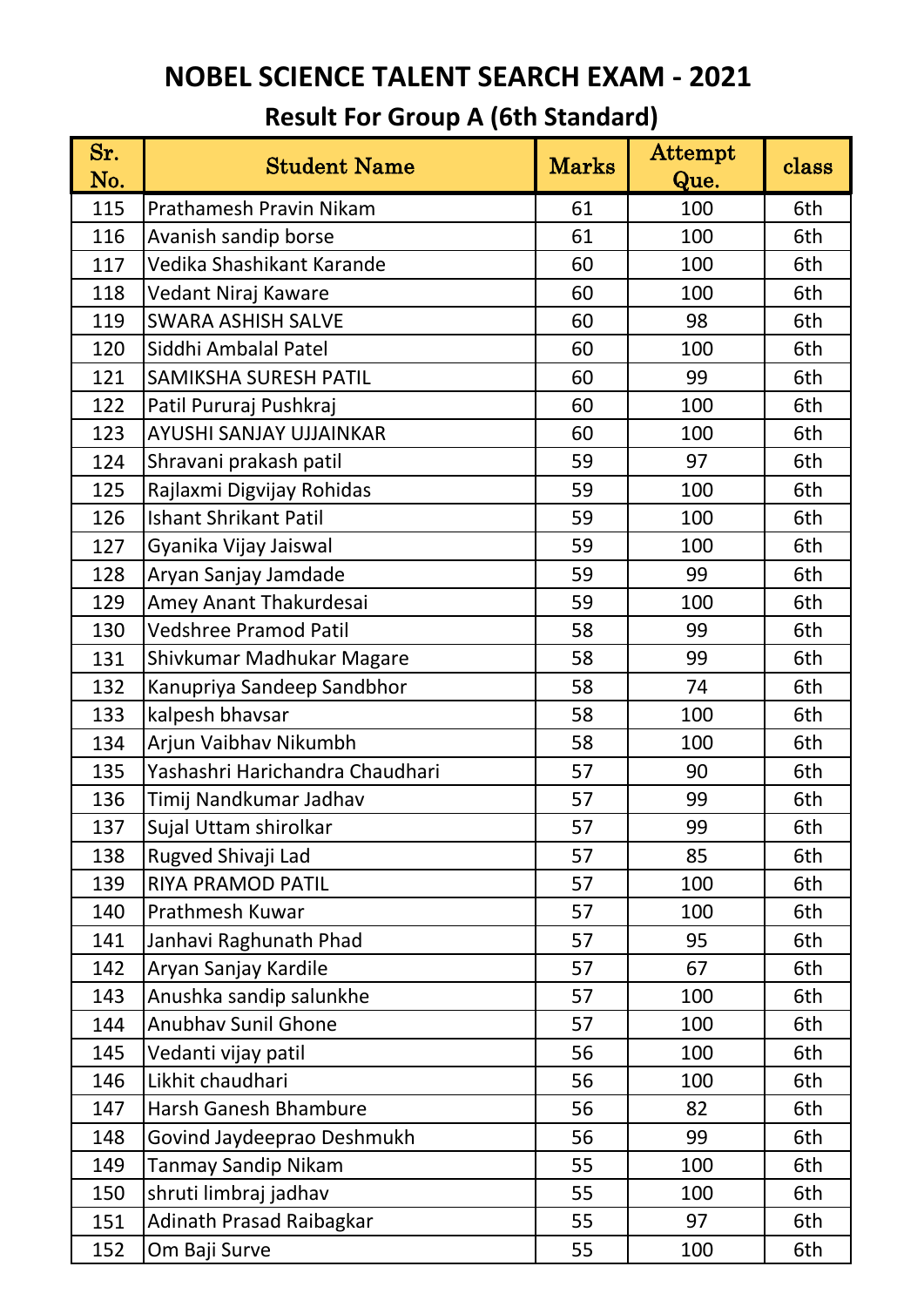| Sr.<br>No. | <b>Student Name</b>              | <b>Marks</b> | Attempt<br>Que. | class |
|------------|----------------------------------|--------------|-----------------|-------|
| 153        | Sanskruti manik kulkarni         | 54           | 100             | 6th   |
| 154        | Ayush Rajesh Padwal              | 54           | 99              | 6th   |
| 155        | Aarya Amrute                     | 54           | 100             | 6th   |
| 156        | Arya Amit Khedekar               | 54           | 100             | 6th   |
| 157        | Pushti Santosh Chincholkar       | 53           | 97              | 6th   |
| 158        | <b>Kartik Sachidanand Zaware</b> | 53           | 100             | 6th   |
| 159        | Gargi Rahul Thorat               | 53           | 96              | 6th   |
| 160        | Bhaumik shantanu vyawahare       | 53           | 100             | 6th   |
| 161        | <b>ARYAN JITEN JADHAV</b>        | 53           | 85              | 6th   |
| 162        | Aradhya prem Chaudhary           | 53           | 99              | 6th   |
| 163        | Sanskruti Santosh Chate          | 52           | 94              | 6th   |
| 164        | Sai prakash rane                 | 52           | 100             | 6th   |
| 165        | MRUNMAY JAIRAJ BHAGWAT           | 52           | 94              | 6th   |
| 166        | Komal Rajendr Jadhav             | 52           | 96              | 6th   |
| 167        | Aditya Mahesh Bhalerao           | 52           | 100             | 6th   |
| 168        | Aaryan Sanap                     | 52           | 100             | 6th   |
| 169        | Siddhi T Dhande                  | 51           | 98              | 6th   |
| 170        | Shreya sonawane                  | 51           | 100             | 6th   |
| 171        | Shivam Randhir Jadhav            | 51           | 100             | 6th   |
| 172        | Kautik Sonaji Pardhi             | 51           | 99              | 6th   |
| 173        | Yukta Suresh Monde               | 50           | 100             | 6th   |
| 174        | Siddhesh Hrushikesh Velis        | 50           | 100             | 6th   |
| 175        | Shlok Chaudhari                  | 50           | 98              | 6th   |
| 176        | Rayyan irfan ansari              | 50           | 89              | 6th   |
| 177        | Atharva amol chintamani          | 50           | 100             | 6th   |
| 178        | ATHARVA MADHUSUDAN MOHITE        | 50           | 100             | 6th   |
| 179        | <b>SOHAM PACHORKAR</b>           | 49           | 98              | 6th   |
| 180        | Saish Navnath Raut               | 49           | 100             | 6th   |
| 181        | Bhavesh bharat patil             | 49           | 100             | 6th   |
| 182        | <b>ASMI BALASAHEB KAMTHE</b>     | 49           | 100             | 6th   |
| 183        | Anagha Ganesh Dere               | 49           | 99              | 6th   |
| 184        | <b>Mohammed Yusuf Naeem nore</b> | 49           | 100             | 6th   |
| 185        | Shreya Yashwant Bhawari          | 48           | 100             | 6th   |
| 186        | <b>Shivam Sandesh Belose</b>     | 48           | 97              | 6th   |
| 187        | Samarth kishor bhat              | 48           | 100             | 6th   |
| 188        | <b>Saket Prashant Vast</b>       | 48           | 99              | 6th   |
| 189        | Sai Nitin Bachhav                | 48           | 100             | 6th   |
| 190        | Rudra Prashant Bahir             | 48           | 96              | 6th   |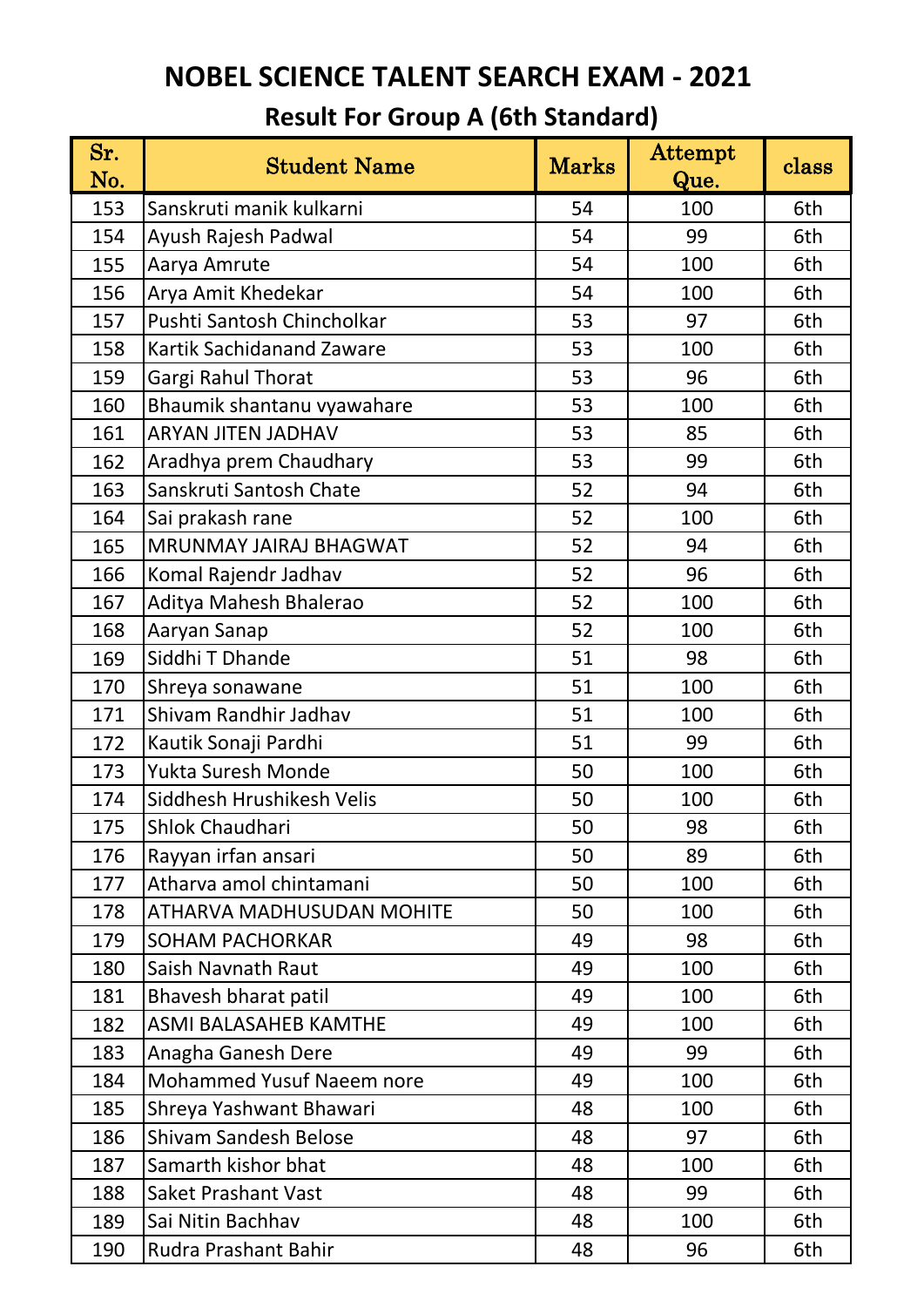| Sr.<br>No. | <b>Student Name</b>            | <b>Marks</b> | <b>Attempt</b><br>Que. | class |
|------------|--------------------------------|--------------|------------------------|-------|
| 191        | Ranveer Jalindar Kadam         | 48           | 79                     | 6th   |
| 192        | Mitali D. Khewalkar            | 48           | 100                    | 6th   |
| 193        | Aditi A. Kothekar              | 48           | 100                    | 6th   |
| 194        | Soham Dhanaji Mulik            | 47           | 100                    | 6th   |
| 195        | Sarvesh Dhananjay Aundhekar    | 47           | 87                     | 6th   |
| 196        | Ruturaj Satish Patil           | 47           | 90                     | 6th   |
| 197        | Krutika Santosh Gorkhe         | 47           | 99                     | 6th   |
| 198        | Aditi abhaykumar zinage        | 47           | 100                    | 6th   |
| 199        | Sarvesh borle                  | 46           | 99                     | 6th   |
| 200        | Maahi Saurabh Mehta            | 46           | 99                     | 6th   |
| 201        | <b>Avanish Ramesh Patil</b>    | 46           | 96                     | 6th   |
| 202        | <b>Meet Chandak</b>            | 45           | 80                     | 6th   |
| 203        | Karad sanskriti radhakrishna   | 45           | 99                     | 6th   |
| 204        | Tanmay lalit bhoite            | 44           | 100                    | 6th   |
| 205        | Koustubh Santosh Jagtap        | 44           | 100                    | 6th   |
| 206        | Jaydeep Satish Bhoite          | 44           | 100                    | 6th   |
| 207        | Mayuresh hemant bhat           | 44           | 100                    | 6th   |
| 208        | <b>VEDANT SATISH RUPANAVAR</b> | 43           | 96                     | 6th   |
| 209        | Vaidehi Nichal                 | 43           | 100                    | 6th   |
| 210        | Tejasvini ravindra kalputallu  | 43           | 99                     | 6th   |
| 211        | <b>Sukrut Kanchan Dixit</b>    | 43           | 100                    | 6th   |
| 212        | Athary Koshti                  | 43           | 100                    | 6th   |
| 213        | <b>AAYUSH AMOL SATHE</b>       | 43           | 96                     | 6th   |
| 214        | Vaidehi Satish Nichal          | 42           | 100                    | 6th   |
| 215        | Sarfaraj imtiyaz shaikh        | 42           | 100                    | 6th   |
| 216        | Omkar Ankush Shirsath          | 42           | 94                     | 6th   |
| 217        | Jay Solunke                    | 42           | 92                     | 6th   |
| 218        | Ananya Avadhut Ketkar          | 42           | 100                    | 6th   |
| 219        | Harshvardhan yogesh chavan     | 41           | 100                    | 6th   |
| 220        | <b>Ved Parag Badachhape</b>    | 40           | 100                    | 6th   |
| 221        | Mauliraj parmeshwar karad      | 40           | 47                     | 6th   |
| 222        | LANDGE DHRUVI DNYANESHWAR      | 40           | 78                     | 6th   |
| 223        | Dnyanesh Chandrakant Ozarkar   | 40           | 100                    | 6th   |
| 224        | Samyak Sonkamble               | 39           | 100                    | 6th   |
| 225        | Prem Vijay Bhavsar             | 39           | 93                     | 6th   |
| 226        | <b>Shivam Sachin Shevate</b>   | 38           | 88                     | 6th   |
| 227        | <b>NUPUR BHUSHAN BHALERAO</b>  | 38           | 100                    | 6th   |
| 228        | Samyak Sunil jadhav            | 37           | 95                     | 6th   |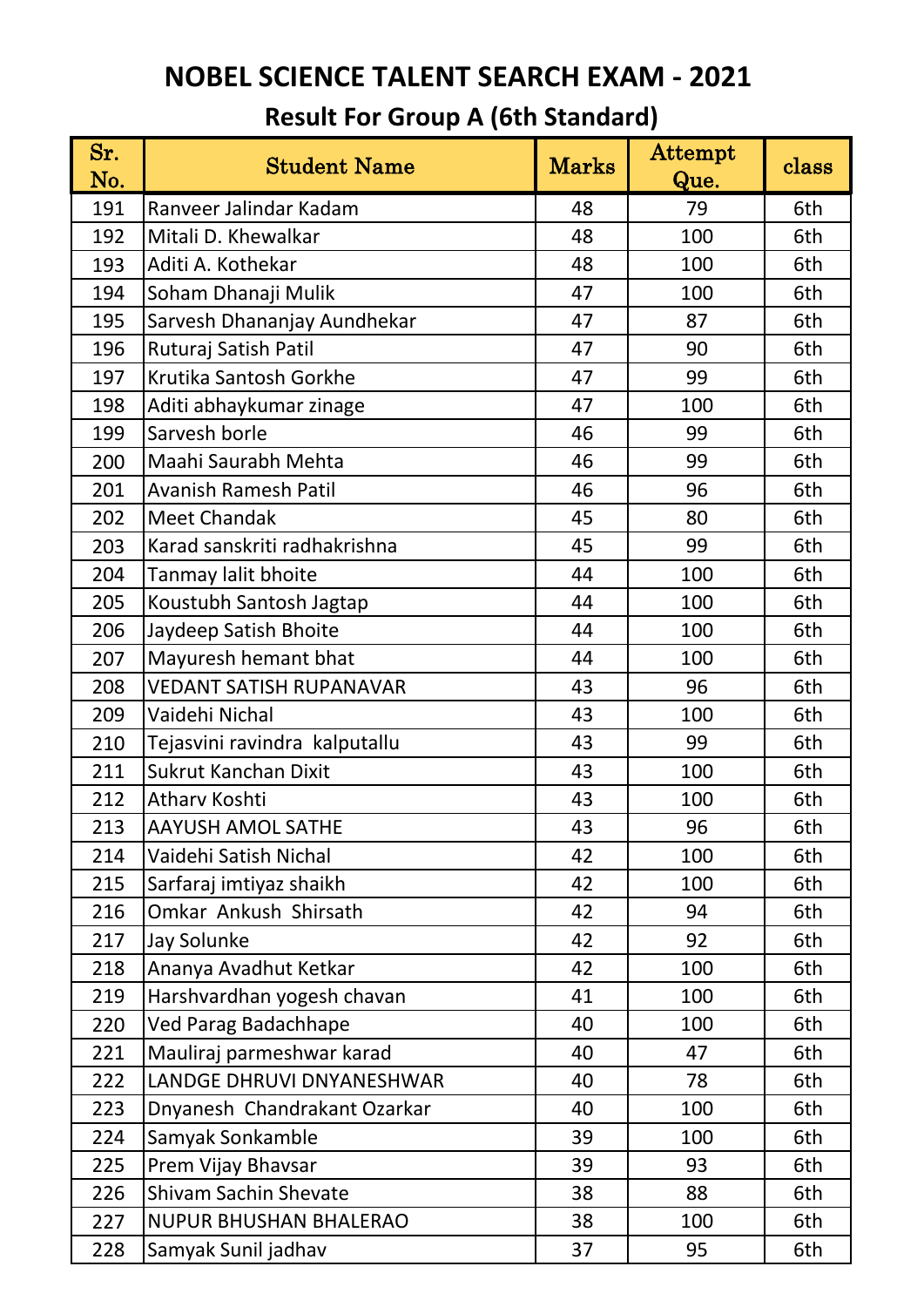| Sr.<br>No. | <b>Student Name</b>              | <b>Marks</b> | Attempt<br>Que. | class |
|------------|----------------------------------|--------------|-----------------|-------|
| 229        | Hemant Shivaji Wadekar           | 37           | 100             | 6th   |
| 230        | <b>ABHINAV HANUMANT DESHMUKH</b> | 37           | 99              | 6th   |
| 231        | Mast. Ayush D Shirale            | 36           | 68              | 6th   |
| 232        | Manthan Milindkumar Kharat       | 36           | 91              | 6th   |
| 233        | Areen Meena Rahul Nikam          | 36           | 100             | 6th   |
| 234        | Samiksha santosh yeole           | 35           | 96              | 6th   |
| 235        | Divyam sandip shirsath           | 35           | 100             | 6th   |
| 236        | yashika.saboo                    | 34           | 100             | 6th   |
| 237        | Yash sanjay Deshpande            | 34           | 100             | 6th   |
| 238        | Soham Uday Upare                 | 34           | 100             | 6th   |
| 239        | Shravani Ankush Shinde           | 34           | 100             | 6th   |
| 240        | Rashi Rajendra Marathe           | 34           | 100             | 6th   |
| 241        | NEEL SANJAYKUMAR PATIL           | 34           | 93              | 6th   |
| 242        | Mugdha Hitesh Tupe               | 34           | 100             | 6th   |
| 243        | Gouri kishor kangude             | 34           | 100             | 6th   |
| 244        | Aarushi Rahul Salve              | 34           | 100             | 6th   |
| 245        | <b>Sharwari Anil Sirsat</b>      | 33           | 100             | 6th   |
| 246        | Kaustubh Santosh Jagtap          | 33           | 57              | 6th   |
| 247        | Harshit omprakash koli           | 33           | 100             | 6th   |
| 248        | Harshavardhan Ravindra Patil     | 33           | 97              | 6th   |
| 249        | Devyani Pundlik Patil            | 33           | 100             | 6th   |
| 250        | वेदांत विलास गावित्रे            | 33           | 100             | 6th   |
| 251        | Shruti Muktaji Pawar             | 32           | 48              | 6th   |
| 252        | Amey Pankaj Talele               | 32           | 93              | 6th   |
| 253        | YUKTA SURESH MONDE               | 31           | 55              | 6th   |
| 254        | Sara Mayuresh Dhamankar          | 31           | 100             | 6th   |
| 255        | Omtej Ulhas Tari.                | 31           | 61              | 6th   |
| 256        | Himanshu Nitin Bhirud            | 31           | 80              | 6th   |
| 257        | PRACHI NITIN SONAWANE            | 30           | 99              | 6th   |
| 258        | Samrat Rashtrapal Suradkar       | 29           | 94              | 6th   |
| 259        | Prinjal Deepak Bunkar            | 29           | 100             | 6th   |
| 260        | Prasad Rajendra marathe          | 29           | 100             | 6th   |
| 261        | Durgeshwari Vijay Patil          | 29           | 99              | 6th   |
| 262        | Akshansh sable                   | 29           | 99              | 6th   |
| 263        | Adwait Sachin Ligade             | 29           | 98              | 6th   |
| 264        | PARTH DEEPAK BHOR                | 27           | 96              | 6th   |
| 265        | <b>Yatharth Ashutosh Patil</b>   | 26           | 41              | 6th   |
| 266        | Deep Haresh Bhandarkar           | 26           | 100             | 6th   |